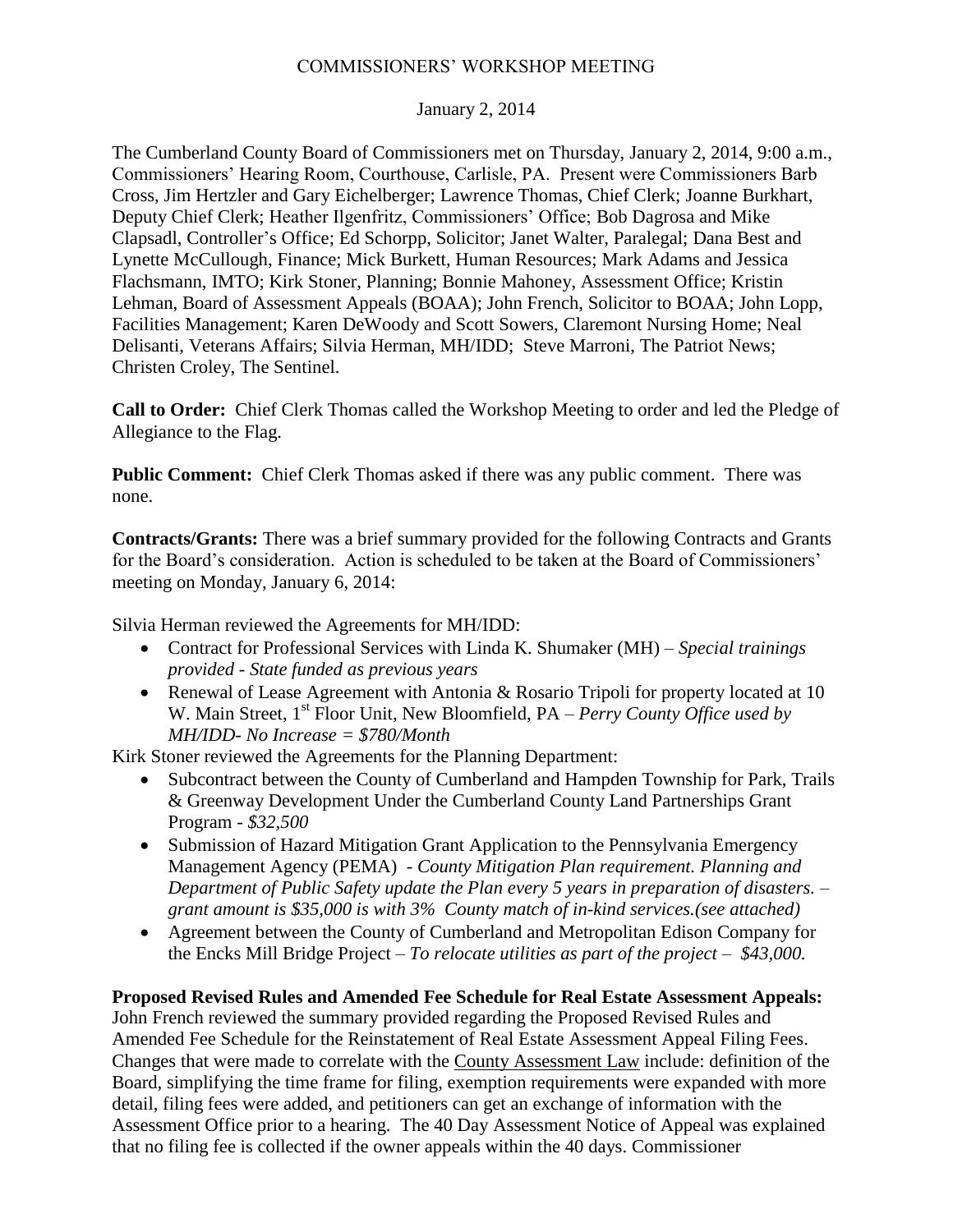Eichelberger asked for clarification concerning the waiver as to whether it applies to residential appeals only. That was confirmed.

Commissioner Eichelberger moved to approve the proposed revised rules and the amended fee schedule for the Reinstatement of the Reassessment Appeals Filing Fee. (see attached) Commissioner Hertzler seconded the motion for further discussion. The fee schedule was discussed and it was confirmed that there was a unanimous consensus to the changes among the Assessment Board. The motion carried, with Chairman Cross voting no.

### **Acknowledgement of Fixed Asset Capitalization Policy and Control of Non-Capitalized**

**Items Policy:** Mike Clapsadl reviewed the Acknowledgement of the Controller's Fixed Asset Capitalization Policy and Policy for Control of Non-Capitalized Items. The change lessens the burden on departments by raising the Capitalization threshold from \$500 to \$5,000 and establishes independent accountability by departments for annual inventory of some items such as computer equipment under the new \$5,000 threshold. (see attached)

**Capital Project Request for a 14 Passenger Bus for County Honor Guard:** Neal Delisanti reviewed the Capital Project Request for the Purchase of a 14 Passenger Bus for the Cumberland County Honor Guard with Funds Donated by the G.B. Stuart Charitable Foundation. – *Donation – no cost to County – The Capital Request is an administrative formality. (see attached)*

**Bid Award Recommendation for Renovations to the Claremont Nursing Home & Rehab Center:** John Lopp reviewed the Recommendation of Bid Awards for the Renovations to the Lower Levels of the "C" and "D" Buildings at Claremont Nursing & Rehabilitation Center. He recommended the bids be awarded to the lowest bidders as follows: General Construction – East Cost Contracting, Inc. - *\$1,077,700.00* Plumbing – Jay R. Reynolds, Inc. - *\$284,400.00* HVAC – Midstate M/E - *\$324,900.00* Electrical – Midstate M/E - *\$474,900.00*

*5%* Contingency fee - *\$108,095.00*

There is an existing contract with Noelker and Hull for architectural design services that has a balance of *\$11,200*. It is recommended that the contract amount be added to the project.

Total Project Cost = *\$2,281,195.00* (see attached)

Mr. Lopp noted that the time frame for completion of the project is approximately  $8 - 10$ months. There will be minimal impact to the daily operation of the Nursing Home. Discussion followed regarding construction details, funding the project and the cost of maintaining the new Rehab Center. Chief Clerk Thomas stated that he will work with the Nursing Home staff and provide an Executive Summary to include a complete market analysis before a vote is made on the project at the next Board of Commissioners Meeting on January  $6<sup>th</sup>$ .

**2014 Holiday Schedule:** Chief Clerk Thomas reviewed the 2014 Holiday Schedule. The Christmas Day Holiday is on a Thursday this year. The proposal is that Christmas Eve Day be a half day and the day after Christmas be a full day Holiday for a cost savings from utility use and staff time. An estimate of \$1,500/day would be the utility savings. It was suggested the same schedule for the New Year's Holiday be followed with the exception of the half day. There was a question of work productivity lost.